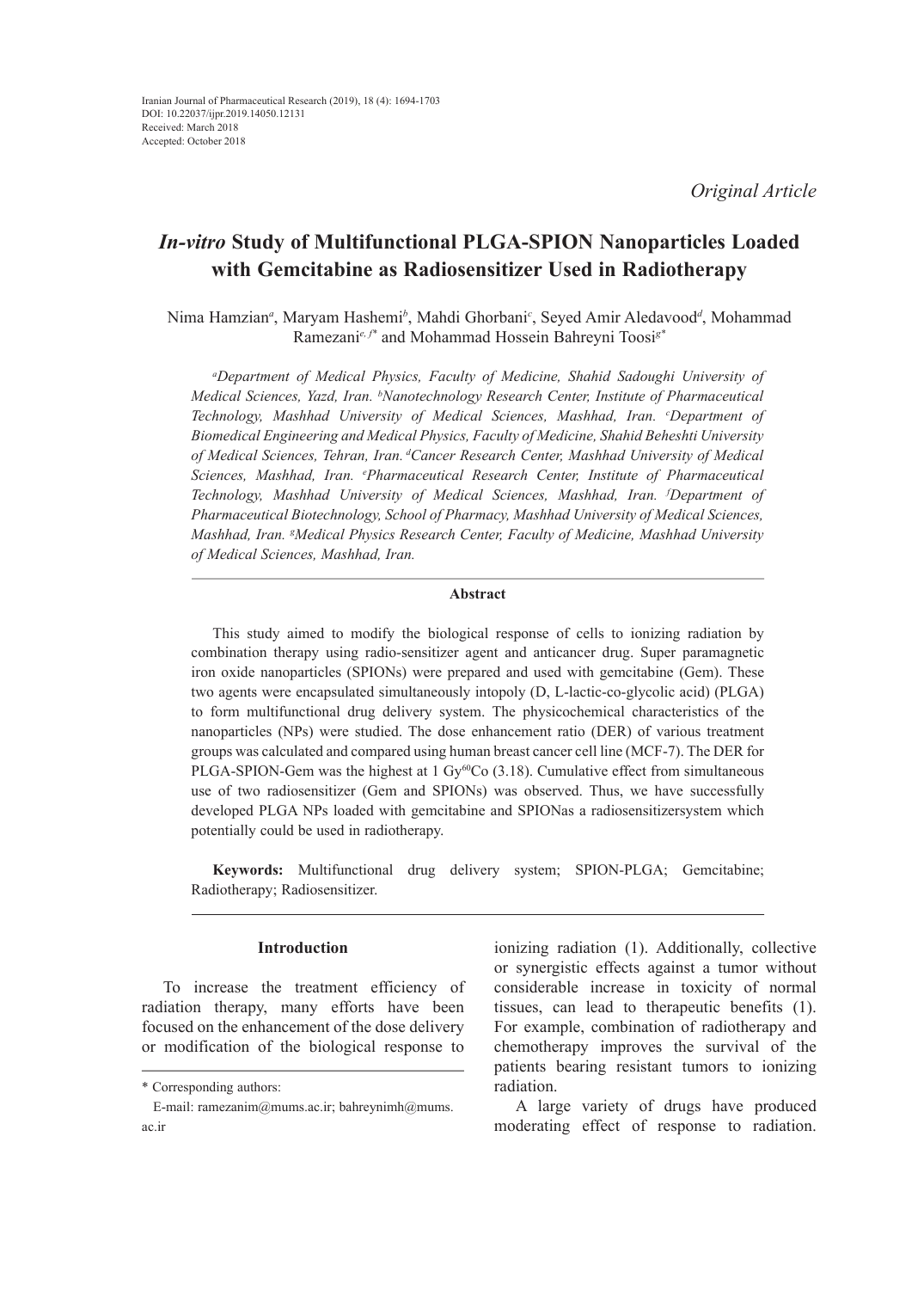Among the available drugs, the compounds that cause selective sensitization of hypoxic tumor cells are most important. These compounds are known as radiosensitizers (2, 3). In combination with radiotherapy, gemcitabine (2', 2'-difluoro-2′-deoxycytidine) (Gem) an effective drug for the treatment of various solid tumors and a number of hematologic malignancies (4-7) was also considered as a radiosensitizer (1). *In-vitro* studies showed that gemcitabine at non-toxic concentrations in combination with ionizing radiation had an enhanced cytotoxic activity in colorectal, breast, ovarian, and lung cancers and delayed tumor growth in animal models (8-11). However, there is not enough data to confirm the mechanism of radiosensitization by gemcitabine.

Gemcitabine has chemical instability, poor cellular uptake and a very short half-life in plasma requiring higher doses which may result in systemic toxicity. To overcome these major disadvantages, magnetic nanoparticles (MNPs) have been investigated as carriers for targeted drug delivery (12-14). These nanoparticles are considered because of their high magnetic responsibility, biodegradability, biocompatibility, high delivery efficiency, and potential targeting ability (15-17).

Moreover, superparamagnetic iron oxide nanoparticles (SPIONs) are approved for clinical use by the US Food and Drug Administration (FDA) (18).

In a number of studies, SPIONs have been used for diagnostic and therapeutic applications (19-22). For this purpose, magnetic  $Fe<sub>3</sub>O<sub>4</sub>$ nanoparticles were first prepared and then encapsulated in the polymeric carriers (13, 14, 23 and 24).

As a radiosensitizer, SPION may increase the efficiency of radiotherapy through generation of photoelectrons and Auger electrons due to the interaction with X-rays and gamma rays and induction of reactive oxygen products (ROS) and therefore leads to oxidative stress (21).

Recently, the use of biodegradable copolymers of poly lactic-co-glycolic acid (PLGA) for the delivery of chemotherapeutic drugs has enhanced the treatment efficiency of tumors in a wide range of cancer types (24- 29). PLGA has been approved by the FDA for human use (25). The advantages of this polymer are biodegradability, biocompatibility, ease of accumulation within the tumor, rapid clearance from biological systems, and high efficiency of drug delivery (30, 31).

This study was aimed to increase the efficiency of radiotherapy with combination of two radiosensitizers. Thus, gemcitabine and SPIONs are co-encapsulated in PLGA (as PLGA-SPION-Gem nanoparticles) simultaneously to take the advantages of synergistic effects of nanoplatform with lower toxicity. The physicochemical properties of nanoparticles and their radiosensitization potentials were evaluated in human breast cancer cell line (MCF-7).

#### **Experimental**

### *Materials*

Ferric chloride hexahydrate  $(FeCl<sub>3</sub>·6H<sub>2</sub>O,$ 98%), ferrous chloride tetrahydrate (FeCl<sub>2</sub>·4H<sub>2</sub>O), and ammonium hydroxide (25% w/v) were purchased from Fluka (Buchs, Switzerland). Poly (D, L-lactic-co-glycolic acid) (PLGA) (average Mw: 17,000-35,000; lactic acid: glycolic  $\text{acid} = 50:50$  and  $3-(4,5\text{-dimethylthiazol-2-})$ yl)-2,5-diphenyltetrazolium bromide (MTT) were obtained from Sigma-Aldrich (Munich, Germany). Gemcitabine hydrochloride was purchased from Eurasia Co., Ltd. (Delhi, India). Roswell Park Memorial Institute (RPMI) 1640 medium, fetal bovine serum (FBS) and trypsin were purchased from GIBCO (Gaithersburg, Germany). Polyvinyl alcohol (PVA, 87-89% hydrolyzed, average  $MW = 88,000-97,000$ and other solvent and chemical reagents were procured from Merck (Germany) without further purification.

### *Synthesis of SPIONs*

SPIONs were synthesized using a co-precipitation method as described in our previous study (24). Briefly, after removing of  $O_2$  from deionized water,  $FeCl_2$ .4H<sub>2</sub>O and  $FeCl<sub>3</sub>$ .6H<sub>2</sub>O were added to the vigorously stirred water followed by quickly addition of oleic acid to the mixture placed in a water bath (75- 80 °C). SPIONs were formed by adding of NH4 OH to the previous reaction solution. The product was washed three times with deionized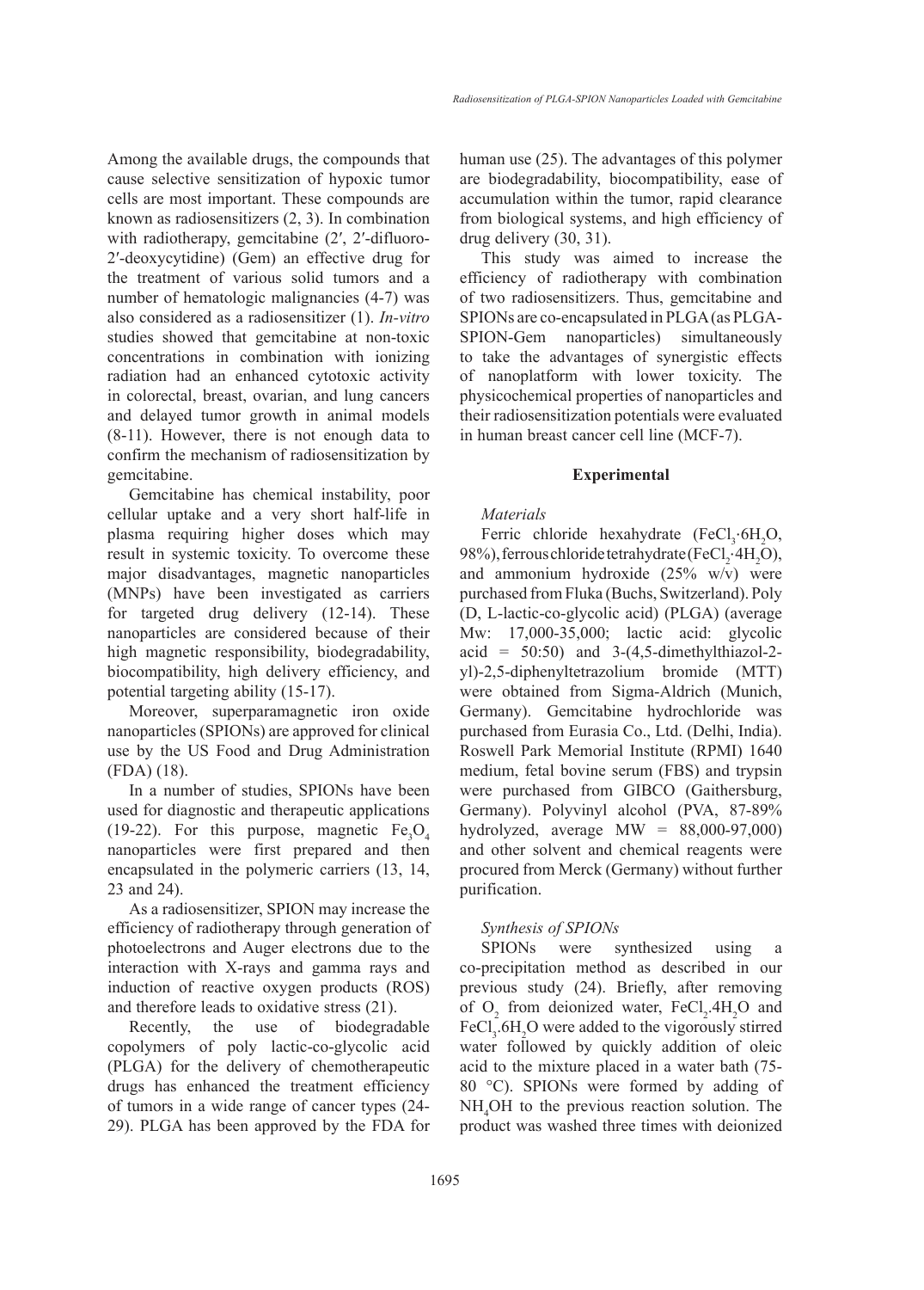water, separated using a permanent magnet and lyophilized.

*Preparation of PLGA-SPION-Gem nanoparticles*

According to our previous research, double emulsion method  $(W_1/O/W_2)$  was used for the preparation of PLGA-SPION-Gem NPs (24). Briefly, gemcitabine solution was added to organic phase containing SPION and PLGA in chloroform and dichloromethane, respectively and emulsified by probe sonication (Fisons Instruments Ltd., Crawley, UK) for 1 min (0.6 Hz frequency, 90 amplitude) ( $W_1$ /O). The primary water-in-oil (W/O) emulsion was added drop wise to PVA solution  $(5\%, w/v)$  and emulsified for 10 min using a probe sonicator  $(W_1/O/W_2)$ . To evaporate the organic solvent, the resulted solution was diluted in 10 mL aqueous PVA solution (0.1%, w/v) under stirring at room temperature overnight. Then, the nanoparticles were collected by centrifugation at 14000 rpm for 25 min and washed three times with deionized water. Finally, the products were freeze-dried.

The PLGA-Gem, PLGA-SPION, and PLGANPs were prepared using similar method as described in previous study.

#### *Nanoparticles characterization*

Loading content and encapsulation efficiency of gemcitabine and SPIONs was obtained using a UV-Vis spectrophotometer (*λ* = 268 nm) (Shimatzu, Tokyo, Japan) and atomic absorption spectrophotometer (CTA-3000, ChemTech, UK), respectively and calculated using the following Equations:

Loading contents  $(\% ) = (Drug weight in the$ nanoparticles/Weight of nanoparticles)  $\times$  100

Encapsulation Efficiency  $(\%) =$  (Residual drug in the nanoparticle/Initial feeding amount of drug)  $\times$  100

Hydrodynamic diameter, poly disparity index (PDI), and zeta potential of nanoparticles were determined with dynamic light scattering method with zetasizer (NANO-ZS, Malvern, UK).

The particle size and morphology of the

magnetic nanoparticles were observed by transmission electron microscopy (LEO 910, Zeiss, Germany-300 mesh) and the surface morphology of PLGA-SPION-Gem nanoparticles was observed by Atomic Force Microscopy (AFM, model: Nano Wizard II NanoScience AFM, JPK Instruments Inc., Germany).

*Cell culture and Non-toxic concentration evaluation* 

MTT assay was used to evaluate the toxicity of gemcitabine and prepared formulations. To determine the  $IC_{10}$  for all PLGA, PLGA-SPION, PLGA-Gem, PLGA-SPION-Gem, and gemcitabine alone, the MCF-7 cells were seeded into 96-well plates at density of  $1 \times 10^4$  cells/well. After 24 h of incubation, different concentrations of gemcitabine (1 to 500 nM) and its equivalent concentrations of other formulations were dispersed in RPMI containing 10% FBS and were replaced with equal volume of RPMI in each well. After 48h of incubation, MTT assay was used and the results were obtained using an ELISA microplate reader (TECAN infinite M200, Switzerland) at 570/630 nm wavelength.

*Radiation treatment of cells containing nanoparticles*

To study the effect of radiation treatment, the cells were seeded into 96-well plates at density of  $2 \times 10^3$  cells/well and incubated for 24 h. Then, the medium was replaced with equivalent concentration of 10 nM gemcitabine  $(IC_{10})$  of various treatment groups in RPMI for 24 h. Then, the cells were irradiated with different doses of  ${}^{60}Co$  radiation (0.5, 1, 3, 5 and 7 Gy) with a dose rate of 0.87 cGy/min. After 7 days of incubation, the cell viability was determined by MTT assay as described above. Different groups of the cells without radiation exposure were considered as the control groups. Dose enhancement ratio (DER) was calculated by dividing the surviving fraction of the cells without drug treatment to the surviving fraction of the cells with drug treatment for each dose of radiation.

*Statistical analysis* For statistical analysis, SPSS 16.0 software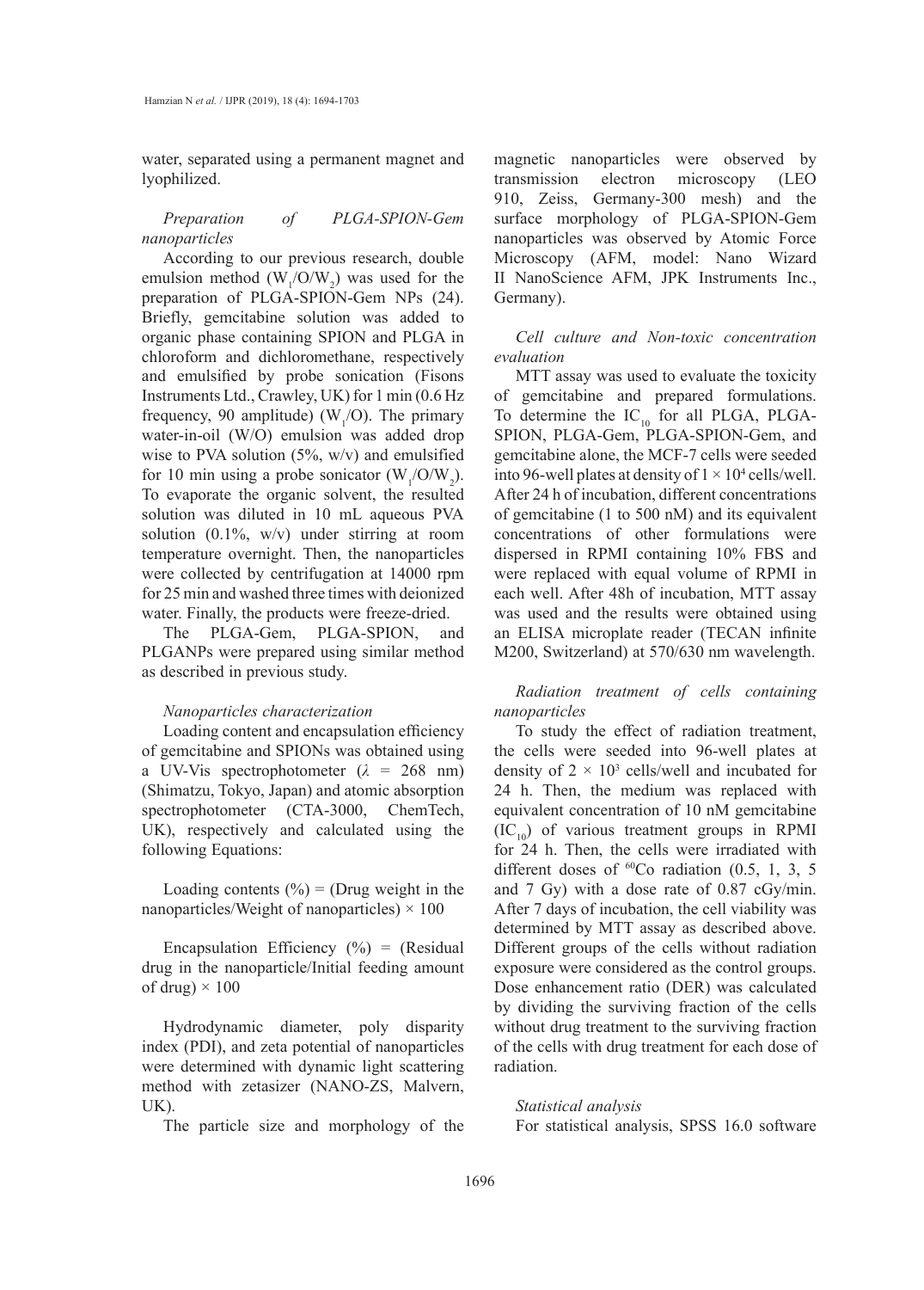

**Figure 1.** TEM and AFMimages of nanoparticles. (a) TEM image of SPIO **Figure 1.** TEM and AFMimages of nanoparticles. (a) TEM image of SPIO nanoparticles, (b) TEM image of PLGA-SPION-Gem nanoparticles, (c) AFM image of PLGA-SPION-Gem nanoparticles (24).

was used. The students′ *t*-test was used for comparison of individual groups and one-way ANOVA was used to obtain statistical differences of multiple groups. Probabilities of  $p < 0.05$ were considered as significant. The results were reported as mean  $\pm$  standard deviation (SD).

# **Results and Discussion**

Radiotherapy is one of the most common treatment modalities for cancer. Either Figure 1 illustrated the morphology improvement of the radiation dose delivery system or modification of the biological response to ionizing radiation has led to the efficiency enhancement of radiation therapy to kill tumor cells with no or negligible side effects on surrounding healthy tissues (1). The current study aimed to modify the biological response to ionizing radiation by using combined formulations, respectively. radiosensitizers in one polymeric delivery system.

Thus, superparamagnetic iron oxide

nanoparticles were synthesized and co-encapsulated into PLGA NPs with gemcitabine as a chemotherapeutic and radiosensitizers le groups. Probabilities of  $p < 0.05$  agent. The physicochemical characteristics of the polymeric NPs were studied and the effect of the new formulation on the efficiency of the new formulation on the efficiency of  $\frac{1}{2}$ radiotherapy was evaluated in MCF-7 cell line.

# **EXIMPLE 2018 AND SECULS AND FINDICAL PROPERTIES** of synthetized at higher properties of synthetized *NPs*

Figure 1 illustrated the morphology of nanoparticles obtained by TEM and AFM. As em or modification of the biological shown in Table 1, the SPION encapsulation efficiency and loading content in polymeric ciency enhancement of radiation therapy to nanoparticles are about  $50\%$  and  $28\%$ , respectively. Gemcitabine loading capacity urrounding healthy tissues (1). The current in polymeric nanoparticles is  $2.8\%$  and  $3.8\%$ for the PLGA-SPION-Gem and PLGA-Gem formulations, respectively. Efficiency of gemcitabine encapsulation is  $16.1 \pm 2.2$  (%) and  $13.2 \pm 1.3$  (%) in these formulations, respectively.

Table 1. Loading content and encapsulation efficiency of gemcitabine and (or) SPION. Encapsulation efficiency of SPION and gemcitabine were determined in triplicate using atomic absorption spectrophotometer and UV-Vis spectrophotometer, respectively.

|                    |                | Encapsulation efficiency $(\% )$ | Loading content $(\% )$  |              |  |
|--------------------|----------------|----------------------------------|--------------------------|--------------|--|
| <b>Formulation</b> | Gem            | <b>SPION</b>                     | Gem                      | <b>SPION</b> |  |
| PLGA-SPION         | ۰              | $50.1 \pm 1.1$                   | $\overline{\phantom{a}}$ | 28.6         |  |
| PLGA-Gem           | $13.2 \pm 1.3$ | ۰                                | 3.8                      |              |  |
| PLGA-SPION-Gem     | $16.1 \pm 2.2$ | $48.2 \pm 2.1$                   | 2.8                      | 27.8         |  |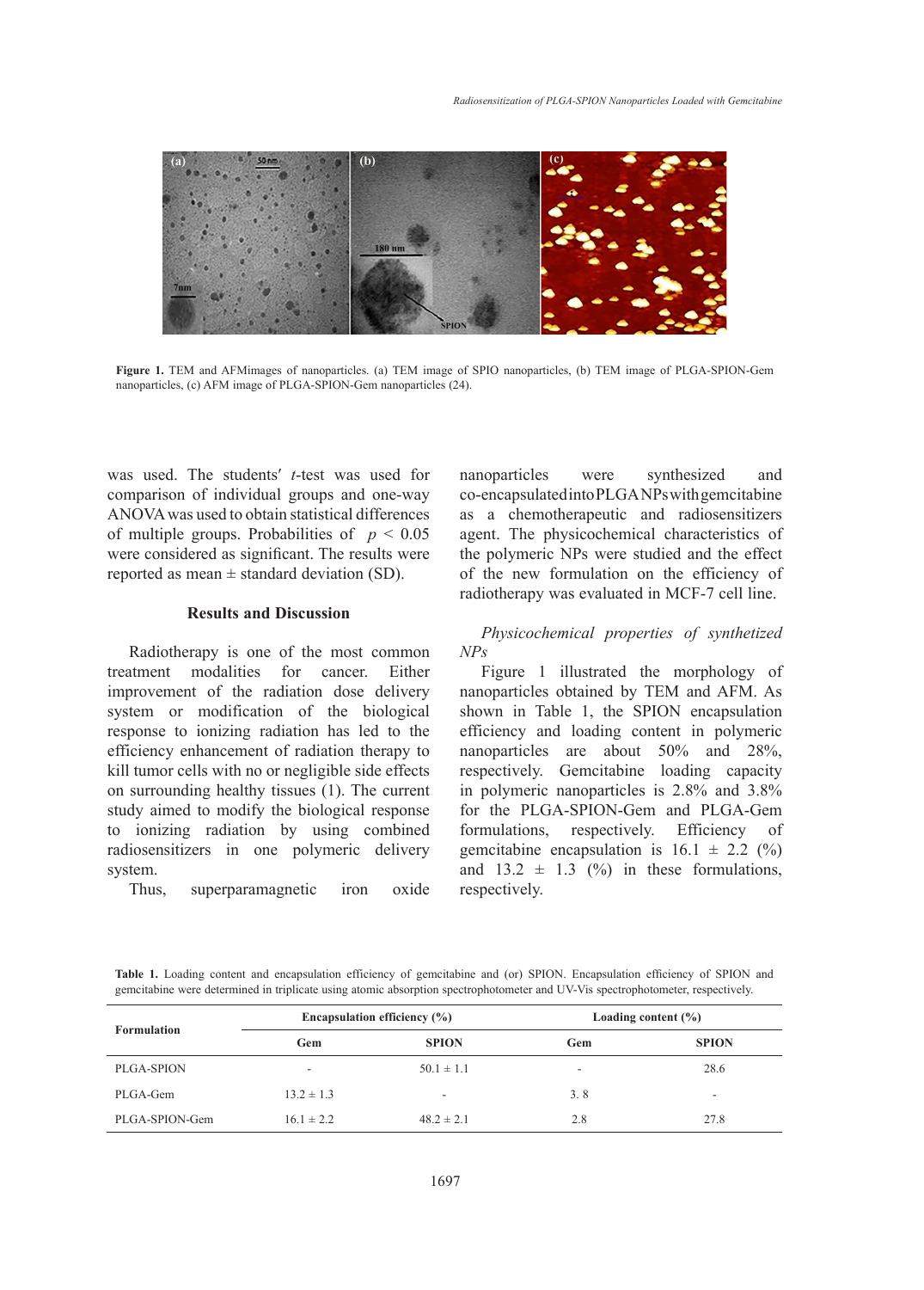| <b>Formulation</b> | $Z_{\text{ave}}(nm)^*$ (mean $\pm$ SD) | $PDI^{*}(mean \pm SD)$ | Zeta potential (mV) (mean $\pm$ SD) |
|--------------------|----------------------------------------|------------------------|-------------------------------------|
| <b>SPION</b>       | $2.2 \pm 20.1$                         | $0.20 \pm 0.05$        | $+20.2 \pm 2.0$                     |
| <b>PLGA</b>        | $190.6 \pm 8.6$                        | $0.03 \pm 0.01$        | $-15.3 \pm 0.5$                     |
| <b>PLGA-SPION</b>  | $170.3 \pm 4.6$                        | $0.16 \pm 0.04$        | $-12.1 \pm 1.0$                     |
| PLGA-Gem           | $175.2 \pm 8.3$                        | $0.05 \pm 0.02$        | $-14.2 \pm 1.1$                     |
| PLGA-SPION-Gem     | $180.2 \pm 10.3$                       | $0.08 \pm 0.02$        | $-13.3 \pm 1.0$                     |

**Table 2.** Size, zeta potential and PDI of nanoparticles.

\* Polydispersity index (PDI), size and zeta potential (mV) were obtained by DLS.

\*\*PLGA-SPION-Drug (without Gem) formulations were previously reported with approximately similar synthesis and preparation methods.

Higher SPION encapsulation (4 folds) in PLGA-SPION-Gem formulation compared to gemcitabine may be effective for radiosensitivity and imaging purposes. As SPIONs are not toxic, they are preferred to be used at higher encapsulation efficiency in polymeric nanoparticles as radiosensitizer whereas gemcitabine with high cytotoxicity may produce sever side effect at higher doses and therefore, co-encapsulation of SPION at higher concentration and gemcitabine at lower concentration in PLGA could be an strategy to minimize the toxicity of the formulation and maximize the treatment efficiency of formulation.

As shown in Table 2, the average hydrodynamic diameter of SPIONs was  $20.0 \pm$ 2.0 nm and the size of SPIONs obtained by TEM is  $7.0 \pm 0.5$  nm. The average hydrodynamic diameter of polymeric nanoparticles with minor differences was less than 200 nm.

There is a consistency between the sizes of NPs prepared in this study with those reported previously using similar preparation methods (24).

## *Cytotoxicity assay*

With regard to the drug release profile of the NPs in the previous study, it could be concluded that the toxicity assay of the nanoparticles should be performed when the cells were incubated with NPs for 48 h. However, considerable difference was not observed when the cells where incubated for either 48 or 72 h (24).

Non-toxic concentration of gemcitabine

was considered as  $IC_{10}$  which was 10 nM for MCF7 cells incubated for 48 h which was in accordance with the results reported elsewhere (Figure 2) (1). The toxicity of the other formulations containing equal concentration of gemcitabine (*i.e.* 10 nM) had no considerable difference with gemcitabine alone showing similar  $IC_{10}$ . PLGA-SPION formulation at much higher concentrations (equivalent to 25 μM of gemcitabine in other formulations) showed no considerable toxicity (less than 10% toxicity). This low toxicity suggested that loading of higher concentration of SPIONs in different formulations has a great advantage for either therapeutic or diagnostic applications.

# *Simultaneous cell treatment with irradiation and PLGA-based nanoparticles*

Viability (%) of MCF-7 cells in various treatment groups after 7 days of incubation are illustrated in Figure 3 and statistical differences between various groups at 5 Gy are also illustrated in Figure 4. The DER of gemcitabine, PLGA-Gem, PLGA-SPION, and PLGA-SPION-Gem nanoparticles at 5 Gy (D50 of MCF-7 cells without drug) and 1.0 Gy irradiation are illustrated in Table 3.

In the current study, the DER of 10 nM gemcitabine in 1 Gy<sup>60</sup>Co gamma irradiation has the maximum value of 1.46 ( $P \le 0.01$  compared with the control group). This value decreased with increasing the radiation dose approaching 1.0 for 5 Gy (equivalent to D50 for the control group), and reached 1.0 for 7 Gy (Figure 3).

This suggested that at higher radiation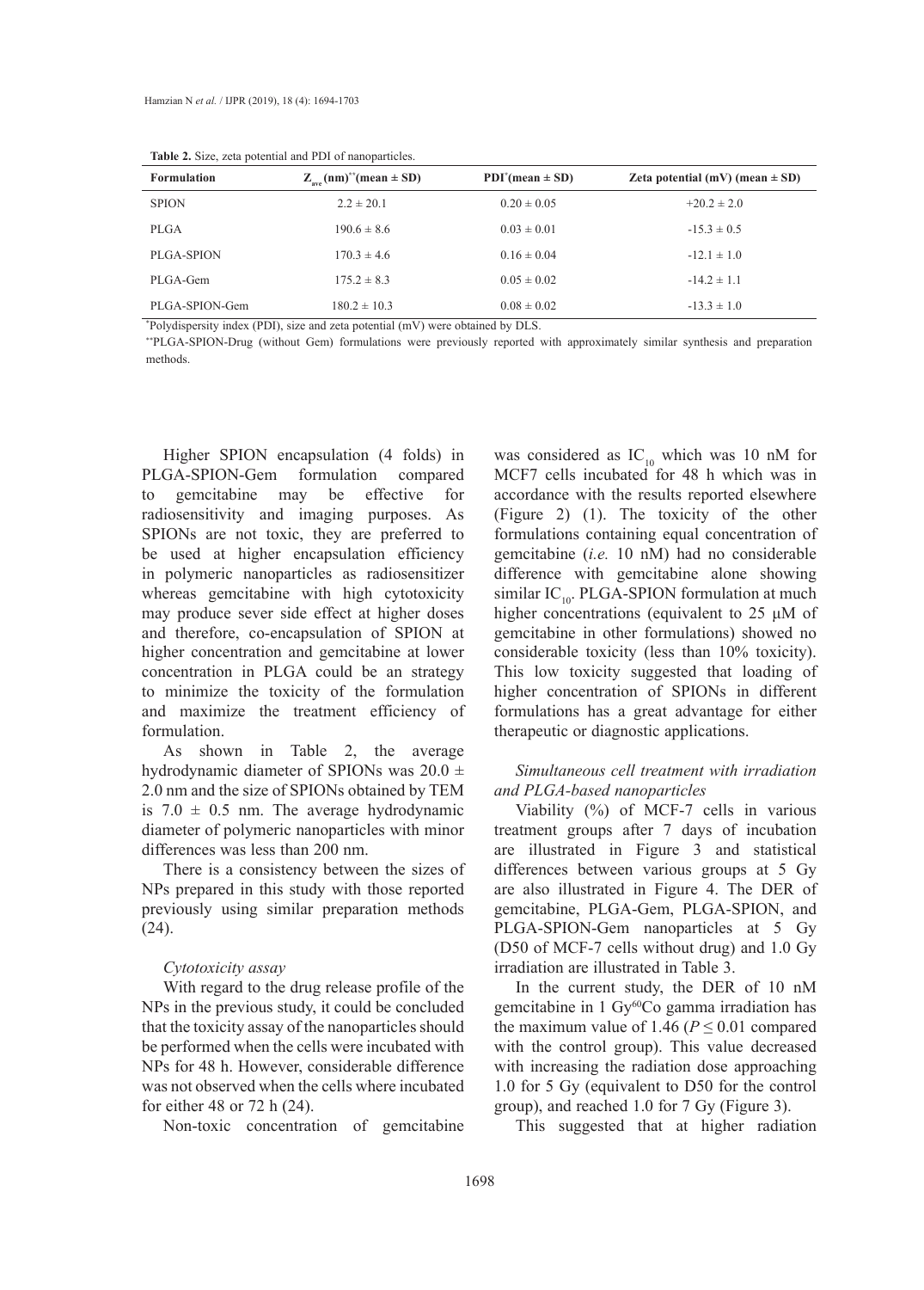

**Figure 2.** Viability (%) of MCF-7 cells of various treatment groups after 48 h incubation. The concentrations of formulations are equivalent to the concentration of 0.01  $\mu$ M to 10.3  $\mu$ M of gemcitabine (24).

doses, radiosensitization of gemcitabine was not considerably high with no significant difference with the control group  $(P > 0.05)$ . This result seems to be reasonable and could well be attributed to the fact that by increasing the radiation dose, the cell damage which was directly caused by radiation surpassed the as radiosesiti: damage exerted by the radiosensitizer in such a way that the sensitizing effect of gemcitabine was less pronounced at higher doses.

Depending on the cell type used, concentration of gemcitabine, and the schedule of administration, the effect of irradiation was varied. *In-vitro* studies on radiosensitivity of gemcitabine have reported DERs between 1.1 to 3.0. The concentration of gemcitabine used

1 of gemcitabine was in these studies was mostly between 0 and 10 with no significant nM. In most studies, concentration equivalent trol group ( $P > 0.05$ ). to IC<sub>10</sub> of gemcitabine (10 nM) has been used  $\epsilon$  reasonable and could to evaluate the radiosensitivity activity (1). This is also in accordance with the results of recent cell damage which was studies (32-34). While the gemcitabine dose as radiosesitizer varies in different cell lines, in the study by Robinson and Shewach, MCF7 cells were exposed by a concentration of 10 nM gemcitabine and were irradiated at 0-10 Gy immediately after incubation and the dose enhancement ration of 1.63 has been reported (35).

> In the case of PLGA-Gem nanoparticles, DER with 5 and 1 Gy was 1.42 and 1.63, respectively showing more radiosensitivity



contained 10 nM gemcitabine  $(IC_{10})$ . The cells were exposed to serial doses of gamma radiation of <sup>60</sup>Co (0.5, 1, 3, 5 and 7 Gy) with **Figure 3.** Viablity (%) of MCF-7 cells in various treatment groups after 7 days of incubation. Concentration used for all formulations dose rate of 0.87 cGy/min.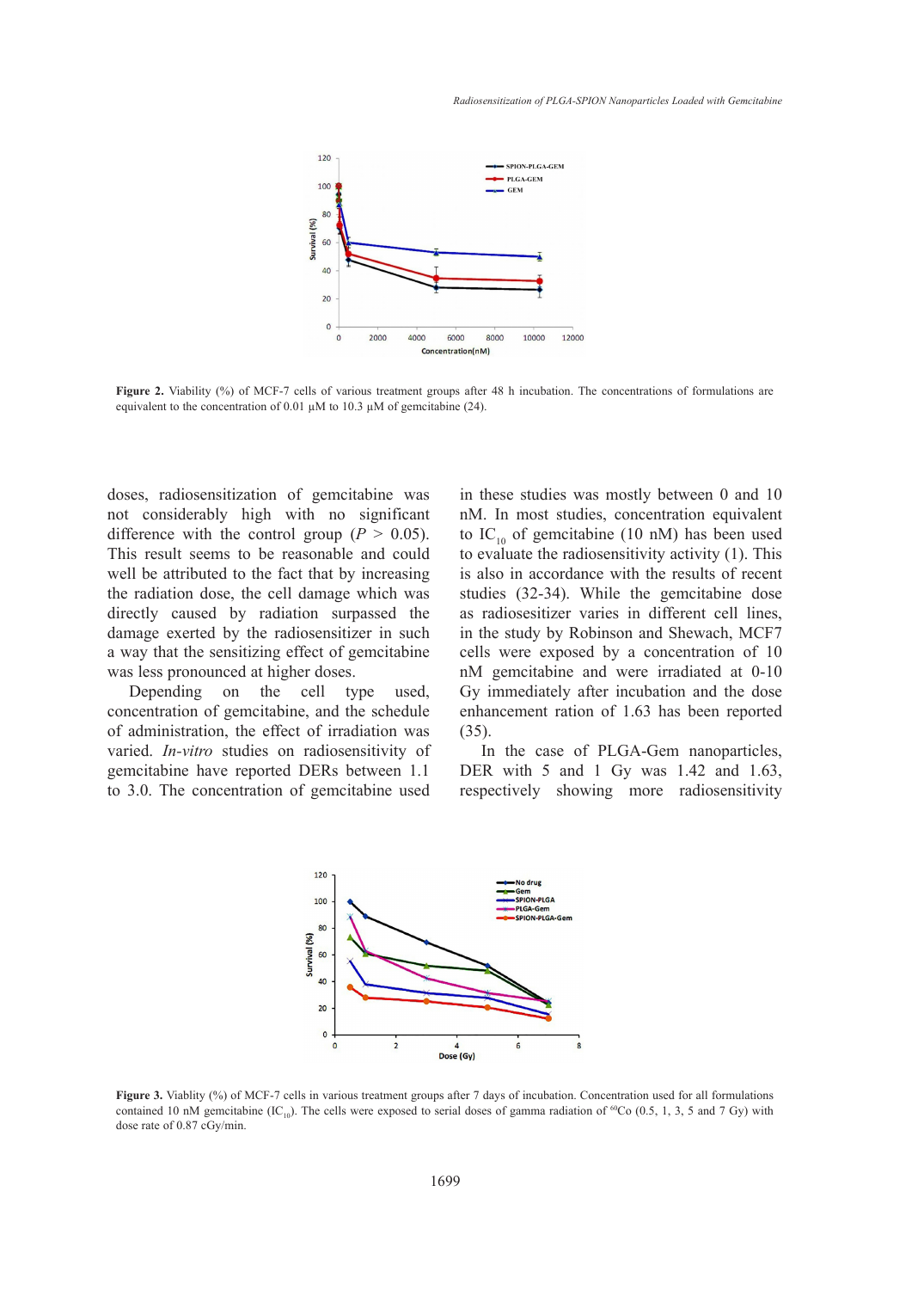

**Figure 4.** Viability (%) of MCF-7 cells of various treatment groups after 7 days incubation. Concentration used for all formulations contained 10 nM gemcitabine (IC<sub>10</sub>). The cells were exposed to 5 Gy (D<sub>50</sub> of control group) <sup>60</sup>Co gamma radiation with dose rate of 0.87<br>
cGy/min \*P < 0.05 \*\*P < 0.01 \*\*\*P < 0.001  $cGy/min.$   $P \le 0.05$ ,  $P \le 0.01$ ,  $P \le 0.001$ .

activity compared to gemcitabine alone ( $P \leq$ 0.05 compared with the control group at both doses).

As it can be seen from the data presented in Table 3, at irradiation dose of 5 (D50 of the control group) and 1 Gy, the DER of PLGA-SPION nanoparticles were 1.78 and 2.34, respectively. It clearly indicated that the radiosensitization activity of PLGA-SPION nanoparticles is more than PLGA-Gem nanoparticles ( $P \le 0.05$  at 5 Gy). This is may be partly due to the fact that the concentration of SPION encapsulated in the formulation of PLGA-SPION is almost 33 folds more than the concentration of gemcitabine loaded in the formulation of PLGA-Gem. In fact, low toxicity of SPION in biological environments provides the possibility of using higher concentrations which is a great advantage for both diagnostic and therapeutic applications.

In the PLGA-SPION-Gem formulation, different encapsulated efficiency of gemcitabine and SPION in PLGA would allow to use gemcitabine at concentration with no obvious toxicity  $(IC_{10})$  while the radiosensitization activity of the formulation could be optimized using high concentrations of SPION. This would also overcome the need for increasing the loading efficiency of gemcitabine in this formulation. As shown in Figure 3, the radiosensitization activity of polymeric nanoparticles was significantly

higher than that for gemcitabine alone. PLGA-SPION-Gem nanoparticles exhibited the highest radiosensitization activity compared with the control group ( $P \le 0.001$ ). According to the data presented in Table 3, the DER of PLGA-SPION-Gem nanoparticles in 5 (D50 of the control group) and 1 Gy were 2.49 and 3.18, respectively.

According to Figure 4, there is no significant difference between the radiosensitization activity of PLGA-Gem and Gem alone compared to the control group ( $P = 0.189$  and  $P = 0.014$ , respectively), whereas for PLGA-SPION and PLGA-SPION-Gem nanoparticles, the difference was significant ( $P \le 0.001$ ). However, as mentioned for 1 Gy dose, the radiosensitization activity of PLGA-Gem and Gem were also significant compared to the control ( $P \leq 0.01$ ) and  $P \leq 0.05$ , respectively).

As indicated in Figure 4 and Table 3, radiosensitization activity of PLGA-SPION-Gem nanoparticles was significantly higher than that of PLGA-SPION and PLGA-Gem nanoparticles (with DER of 2.49 versus 1.77 and 1.42, with  $P \leq 0.001$  for both). The enhancement percentage of DER for PLGA-SPION-Gem (149%) was clearly more than the sum of the enhancement percentages of DER for both PLGA-SPION and PLGA-Gem (77% and 42%, respectively) which is an indication of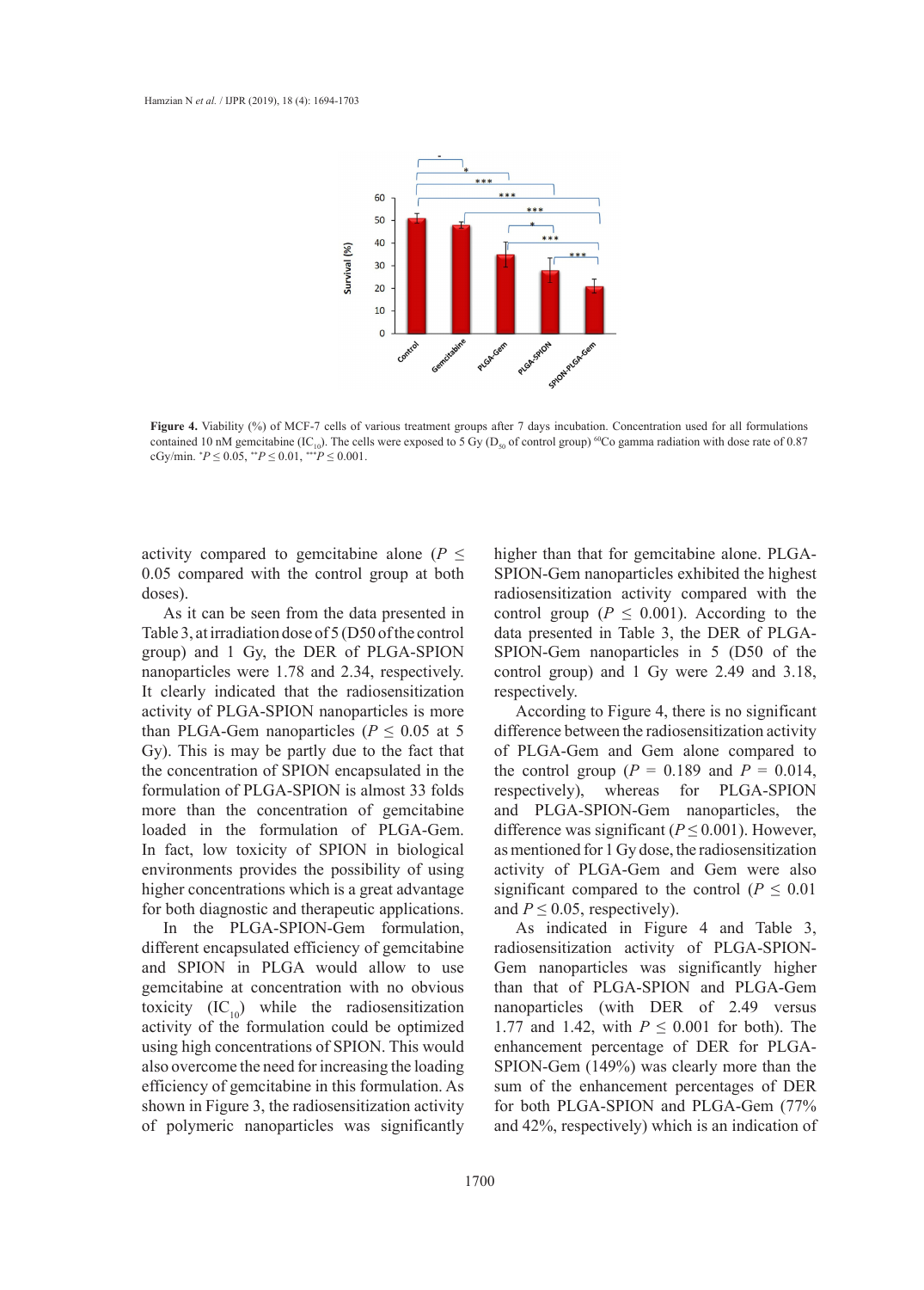|  | <b>Table 3.</b> Viablity (%) of various treatment groups containing gemetratione (IC <sub>10</sub> concentration) exposed to 5 Gy (D50 of control group) |  |  |  |  |
|--|----------------------------------------------------------------------------------------------------------------------------------------------------------|--|--|--|--|
|  | ${}^{60}Co$ gamma radiation. Dose enhancement ratios were calculated at 1 and 5 Gy doses.                                                                |  |  |  |  |

| <b>Formulation</b> | <b>Viability</b> |                            | $P$ -Value <sup>†</sup> |        | <b>DER</b>     |      |
|--------------------|------------------|----------------------------|-------------------------|--------|----------------|------|
|                    | $5Gy (^{60}Co)$  | $IC_{10}$ Gem <sup>*</sup> | 1Gy                     | 5Gy    | 1 <sub>Y</sub> | 5Gy  |
| Control            | 50.0             | 100.0                      | ۰                       | $\sim$ |                |      |
| Gem                | 48.4             | 90.1                       | 0.011                   | 0.189  | 1.46           | 1.03 |
| PLGA-Gem           | 35.1             | 89.2                       | 0.001                   | 0.014  | 1.63           | 1.42 |
| PLGA-SPION         | 28.2             | 97.1                       | 0.000                   | 0.001  | 2.34           | 1.77 |
| PLGA-SPION-Gem     | 20.1             | 88.3                       | 0.000                   | 0.000  | 3.18           | 2.49 |

\* Without radiation, † Compared with the control group.

a synergistic effect of combined encapsulation of gemcitabine and SPION in PLGA-SPION-Gem formulation. This phenomenon was more apparent when the comparison was made in 1 Gy irradiation dose where control group with no drug content, showed a viability of about 90%  $(i.e. 218\% > 134\% + 63\%).$ 

Although there may be no obvious explanation for dose enhancement effect of PLGA-SPION-Gem formulation compared to two other polymeric formulations, several reasons could be mentioned as follows: a) An increase in the efficiency of the production of H˚ and OH˚ free radicals caused by simultaneous presence of gemcitabine and iron ions; b) production of a synergistic effect due to the consolidation of damage caused by free radicals produced by the interaction of radiation with gemcitabine molecules due to the existence of oxygen in SPIONs; c) production of a synergistic effect resulted from the increased efficiency in the production of H˚ and OH˚ free radicals from interaction of secondary radiations with gemcitabine molecules. These secondary radiations are generated by the photoelectric interaction between the primary radiations with iron atoms. However, as shown in Figure 4, at higher doses (7 Gy and higher), the difference in radiosensitivity activity between groups decreased and became statistically insignificant. The highest radiosensitization activity of all formulations was observed at low dose of 1 Gy whereas the sensitization effect was less evident at higher doses. The reason for this effect could be attributed to the fact that by

increasing the irradiation dose, the damages were directly caused by the radiation, surpassing those caused by radiosensitization activity of gemcitabine and SPIONs encapsulated in PLGA. Therefore, it is expected that PLGA-SPION-Gem radiosensitization activity plays a better role in the fractionated treatment that is common in radiotherapy.

## **Conclusion**

We have successfully developed a PLGAbased formulation containing gemcitabine and SPION as a system for combined delivery of two radiosensitizers which could be used for radiotherapy purposes. According to the results of this study, PLGA-SPION-Gem nanoparticles had an excellent radiosensitization activity and simultaneous use of SPION and gemcitabine could lead to the enhancement of efficiency of fractionated radiation therapy. Furthermore, this formulation improves the instability of gemcitabine and therefore is an appropriate system for delivery of gemcitabine.

Higher loading efficiency of SPION (4 folds) in PLGA-SPION-Gem formulation compared to gemcitabine could provide an effective system for therapeutic and imaging purposes.

### **Acknowledgement**

This work was funded by the Iran National Science Foundation (INSF). We would like to gratefully thank the collaboration of Medical Physics Research Center and Pharmaceutical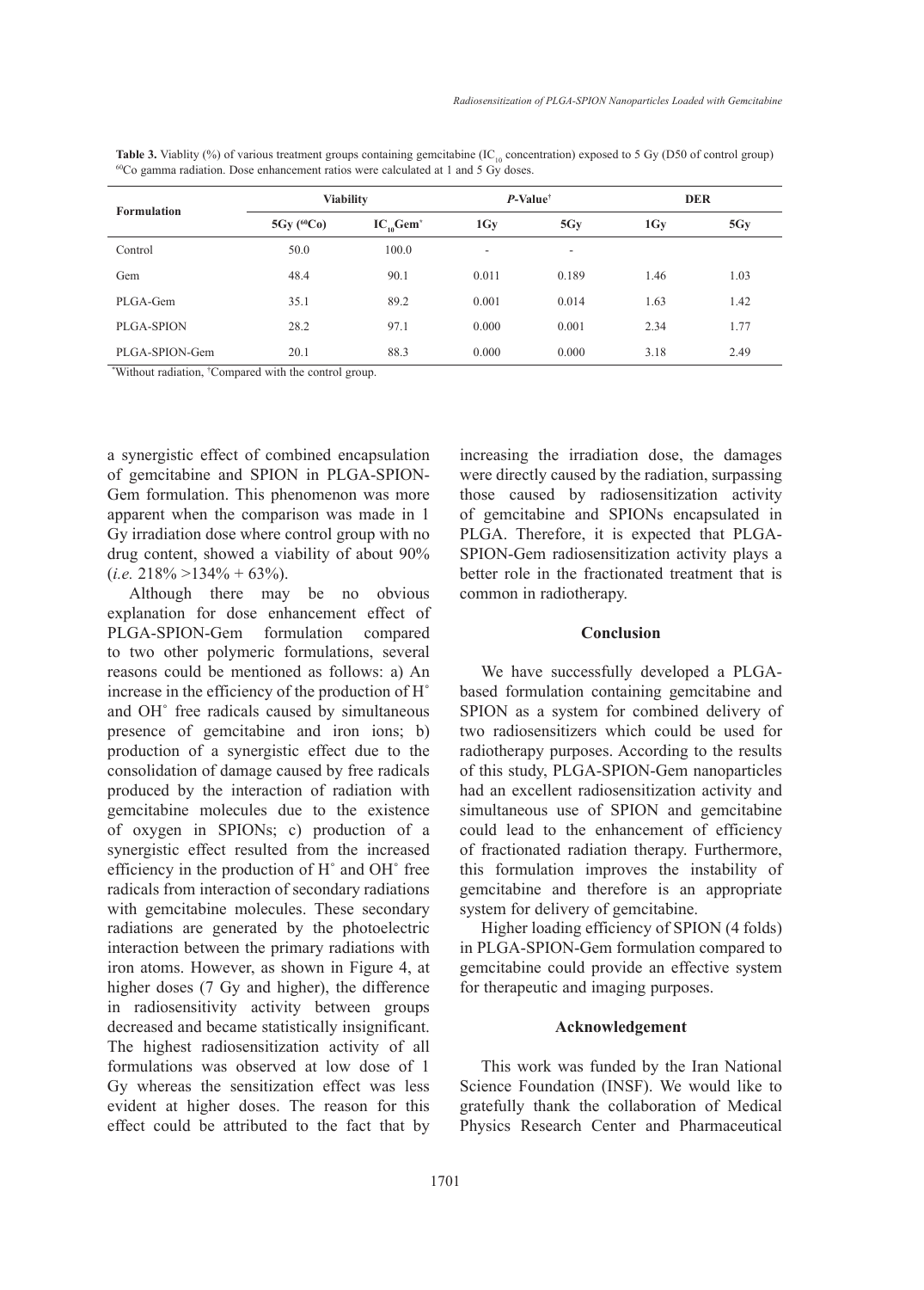Research Center of Mashhad University of Medical Sciences (MUMS).

#### **References**

- Pauwels B, Korst AE, Lardon F and Vermorken JB. (1) Combined modality therapy of gemcitabine and radiation. *Oncologist* (2005) 10: 34-51.
- (2) Garg AK, Buchholz TA and Aggarwal BB. Chemosensitization and radiosensitization of tumors by plant polyphenols. *Antioxid. Redox Signal*. (2005) 7: 1630-47.
- Girdhani S, Bhosle S, Thulsidas S, Kumar A and (3) Mishra K. Potential of radiosensitizing agents in cancer chemo-radiotherapy. *J. Cancer Res. Ther.*  (2005) 1: 129.
- Martín-Banderas L, Sáez-Fernández E, Holgado MÁ, (4) Durán-Lobato MM, Prados JC, Melguizo C and Arias JL. Biocompatible gemcitabine-based nanomedicine engineered by Flow Focusing® for efficient antitumor activity. *Int. J. Pharm*. (2013) 443: 103-9.
- (5) Reddy LH and Couvreur P. Novel approaches to deliver gemcitabine to cancers. *Curr. Pharm. Des*. (2008) 14: 1124-37.
- Pauwels B, Korst AE, Lardon F and Vermorken JB. (6) Combined modality therapy of gemcitabine and radiation. *Oncologist* (2005) 10 : 34-51.
- (7) Shi J and Zhu J. Health resource utilization in patients with advanced non-small cell lung cancer receiving chemotherapy in China. *Clin. Drug Investig*. (2016) 36: 77-86.
- Lawrence TS, Chang EY, Hahn TM, Hertel LW and (8) Shewach DS. Radiosensitization of pancreatic cancer cells by 2′,2′-difluoro-2′-deoxycytidine. *Int. J. Radiat. Oncol. Biol. Phys.* (1996) 34: 867-72.
- (9) McGinn CJ, Shewach DS and Lawrence TS. Radiosensitizing nucleosides. *J. Nation. Cancer inst*. (1996) 88: 1193-203.
- (10) Shewach DS, Hahn TM, Chang E, Hertel LW and Lawrence TS. Metabolism of 2′,2′-difluoro-2′ deoxycytidine and radiation sensitization of human colon carcinoma cells. *Cancer Res*. (1994) 54: 3218- 23.
- Fields MT, Eisbruch A, Normolle D, Orfali A, Davis (11) MA, Pu AT and Lawrence TS. Radiosensitization produced *in-vivo* by once- *vs.* twice-weekly 2′ 2′-difluoro-2′-deoxycytidine (gemcitabine). *Int. J. Radiat. Oncol. Biol. Phys.* (2000) 47: 785-91.
- (12) Beletsi A, Leontiadis L, Klepetsanis P, Ithakissios D and Avgoustakis K. Effect of preparative variables on the properties of poly (dl-lactide-co-glycolide)– methoxypoly (ethyleneglycol) copolymers related to their application in controlled drug delivery. *Int. J. Pharm*. (1999) 182: 187-97.
- (13) Křížová J, Španová A, Rittich B and Horák D. Magnetic hydrophilic methacrylate-based polymer microspheres for genomic DNA isolation. *J. Chromatogr. A* (2005) 1064: 247-53.
- (14) Yoo HS, Lee KH, Oh JE and Park TG. *In-vitro* and *in-vivo* anti-tumor activities of nanoparticles based on doxorubicin–PLGA conjugates. *J. Control. Release* (2000) 68: 419-31.
- (15) Chen B, Cheng J, Shen M, Gao F, Xu W, Shen H, Ding J, Gao C, Sun Q and Sun X. Magnetic nanoparticle of Fe3O4 and 5-bromotetrandrin interact synergistically to induce apoptosis by daunorubicin in leukemia cells. *Int. J. Nanomedicine* (2009) 4: 65.
- Wang J, Chen Y, Chen B, Ding J, Xia G, Gao C, (16) Cheng J, Jin N, Zhou Y and Li X. Pharmacokinetic parameters and tissue distribution of magnetic Fe3O4 nanoparticles in mice. *Int. J. Nanomedicine* (2010) 5: 861.
- $(17)$  Xie J, Huang J, Li X, Sun S and Chen X. Iron oxide nanoparticle platform for biomedical applications. *Curr. Med. Chem*. (2009) 16: 1278-94.
- (18) Neuberger T, Schöpf B, Hofmann H, Hofmann M and von Rechenberg B. Superparamagnetic nanoparticles for biomedical applications: possibilities and limitations of a new drug delivery system. *J. Magn. Magn. Mater*. (2005) 293: 483-96.
- (19) Yan D, Wei P, An G and Chen W. Prognostic potential of ERCC1 protein expression and clinicopathologic factors in stage III/N2 non-small cell lung cancer. *J. Cardiothorac. Surg*. (2013) 8: 149.
- (20) Moldvay J, Rokszin G, Abonyi-Toth Z, Katona L and Kovacs G. Analysis of drug therapy of lung cancer in Hungary. *Magy. Onkol.* (2013) 57: 33-8.
- $(21)$  Klein S, Sommer A, Distel LV, Neuhuber W and Kryschi C. Superparamagnetic iron oxide nanoparticles as radiosensitizer via enhanced reactive oxygen species formation. *Biochem. Biophys. Res. Commun.* (2012) 425: 393-7.
- (22) Lin CS, Wang LS, Tsai CM and Wei YH. Low copy number and low oxidative damage of mitochondrial DNA are associated with tumor progression in lung cancer tissues after neoadjuvant chemotherapy. *Interact. Cardiovasc. Thorac. Surg*. (2008) 7: 954-8.
- (23) Sivakumar B, Aswathy RG, Romero-Aburto R, Mitcham T, Mitchel KA, Nagaoka Y, Bouchard RR, Ajayan PM, Maekawa T and Sakthikumar DN. Highly versatile SPION encapsulated PLGA nanoparticles as photothermal ablators of cancer cells and as multimodal imaging agents. *Biomater. Sci.* (2017) 5: 432-43.
- (24) Hamzian N, Hashemi M, Ghorbani M, Bahreyni Toosi MH and Ramezani M. Preparation, optimization and toxicity evaluation of (SPION-PLGA)±PEG nanoparticles loaded with Gemcitabine as a multifunctional nanoparticle for therapeutic and diagnostic applications. *Iran. J. Pharm. Res.* (2017) 16: 8.
- (25) Arnold MM, Gorman EM, Schieber LJ, Munson EJ and Berkland C. NanoCipro encapsulation in monodisperse large porous PLGA microparticles. *J. Control. Release* (2007) 121 : 100-9.
- (26) Papa AL, Basu S, Sengupta P, Banerjee D, Sengupta S and Harfouche R. Mechanistic studies of Gemcitabine-